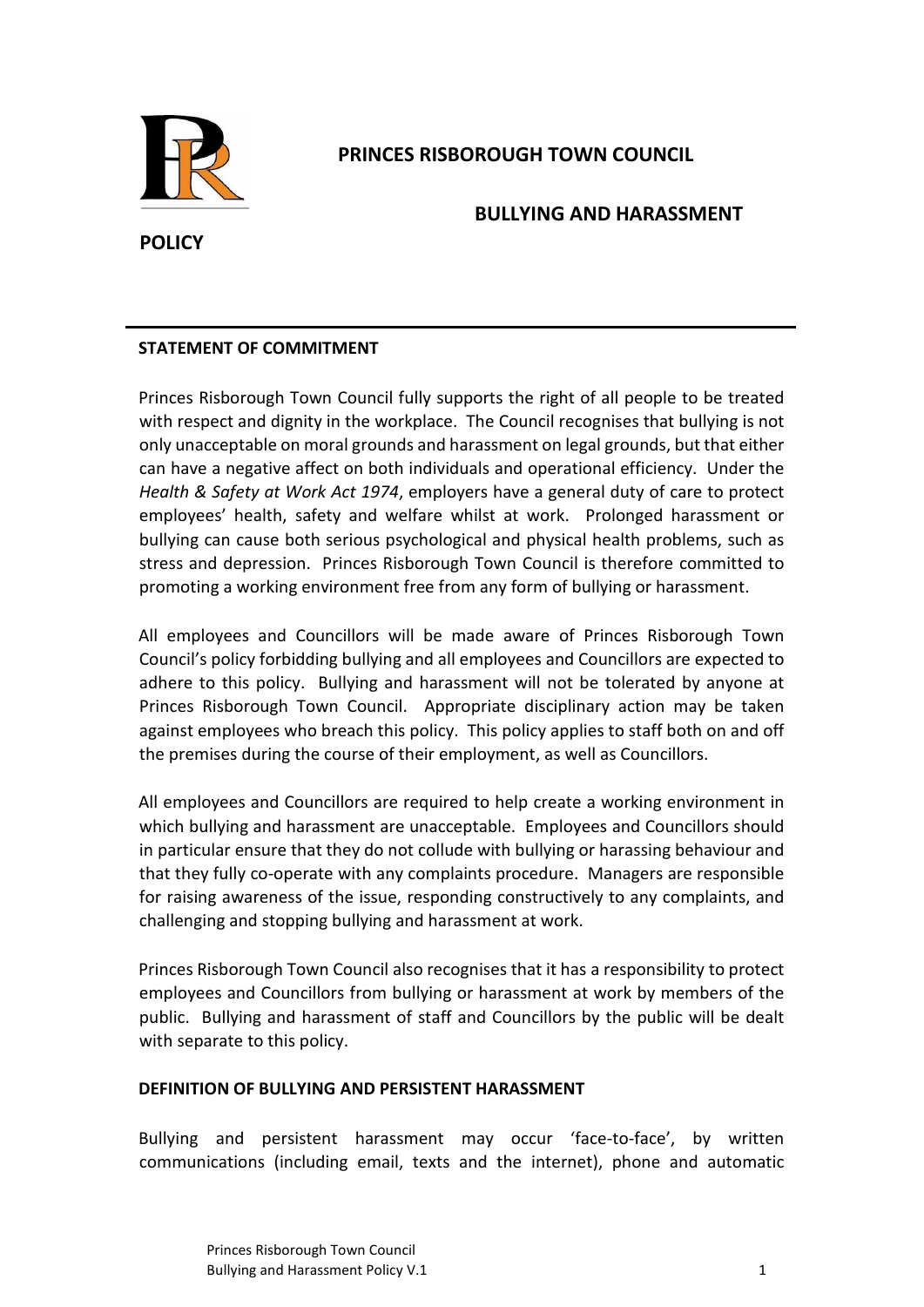supervision methods if these are not applied universally to all staff, e.g. recording of telephone conversations or computer recording of downtime from work.

#### **Bullying**

Bullying is generally behaviour that is identified as a misuse of power. Bullying is primarily intimidating in nature, but may also be insulting, offensive or malicious. It is frequently recognised through the abuse or misuse of power through means intended to undermine, humiliate, denigrate or create a detriment for the employee. Bullying may occur as an isolated incident, but is commonly persistent.

Examples of bullying covered by this policy are:

- physical violence against a person
- damage or theft of personal belongings
- spreading malicious rumours
- ridiculing or demeaning someone
- exclusion or victimisation
- persistent, unnecessary criticism
- making inappropriate, personal comments
- blocking leave or training applications without valid reasons
- shouting at colleagues in public or in private
- overbearing supervision
- making threats or comments about job security without foundation

#### **Harassment**

Harassment is generally described as conduct or behaviour that is unwelcome, unwarranted and is detrimental to the well‐being and self‐esteem of the person affected.

Harassment may be related to age, sex, race, disability, religion, ethnic origin, nationality or any protected characteristic of the individual. Harassment is normally unlawful, as it is commonly unwarranted behaviour covered by certain legislation. In addition to the *Protection from Harassment Act 1997*, specific types of harassment may be in breach of the Equality Act 2010.

## **PREVENTION OF BULLYING AND HARASSMENT**

## **Informal Approach**

A few people are not aware that their behaviour is unacceptable and an informal discussion can lead to greater understanding and an agreement that the behaviour will cease. It may be that the individual will choose to do this themselves, or they may obtain support from a colleague, or an external source in the case of a Councillor.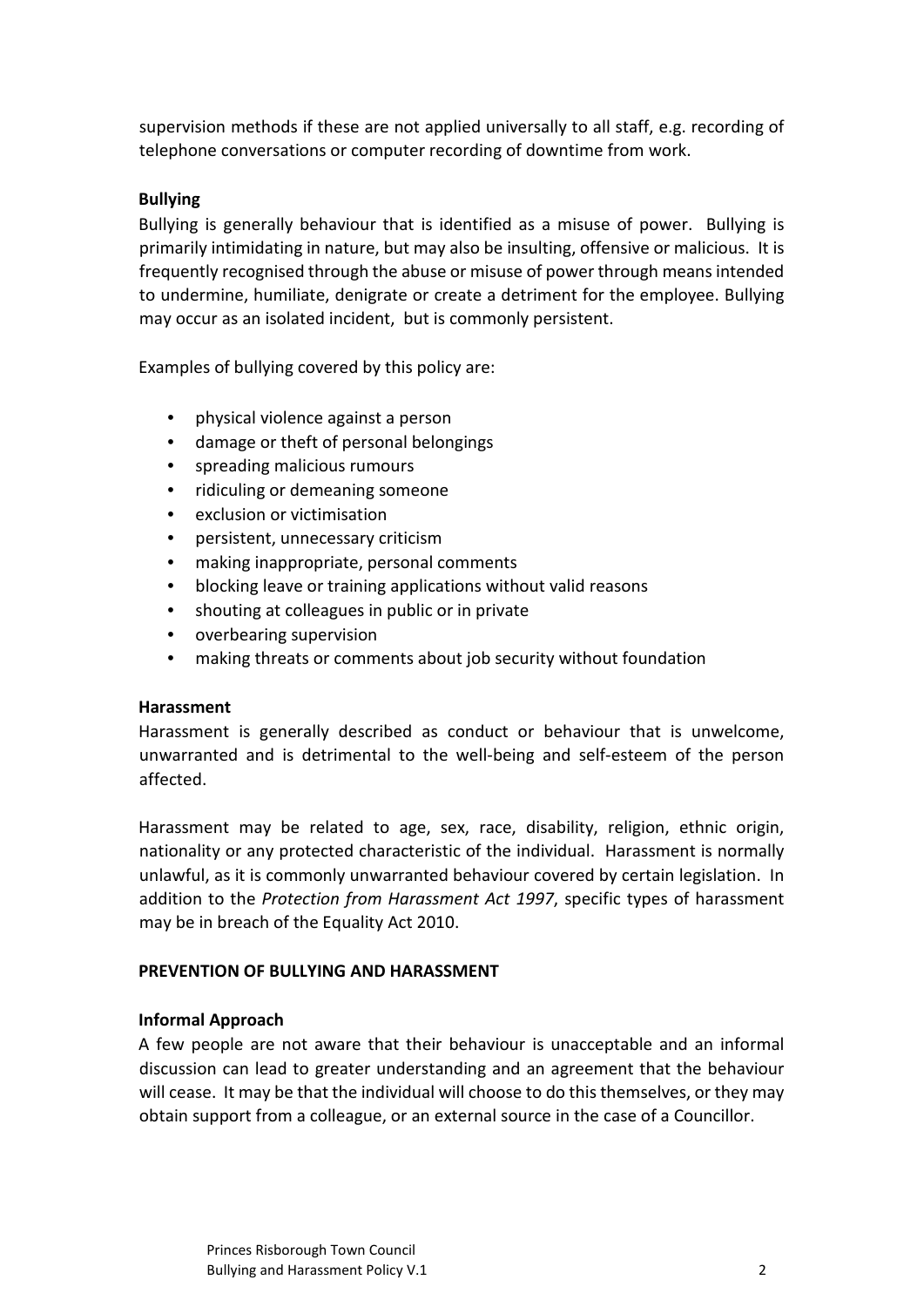## **Contact Officers**

An employee may approach one of the council's designated Contact Officers/Member for advice and assistance. The Contact Officer/Member will be able to:

- provide sympathetic assistance to employees with complaints of bullying/harassment
- explain to the employee how the grievance procedure operates
- establish the main details of the complaint
- channel the complaint to the appropriate manager for action if the employee decides to take the matter further

The Contact Officer/Member will discuss cases in complete confidence and will not divulge information to any other person without the agreement of the employee. Any employee who talks to the Contact Officer/Member about bullying is not under any obligation to take further action.

The designated Contact Officers/Members are:

*The Town Mayor The Town Clerk* 

An employee may initiate the Council's Grievance Procedure with or without having approached a Contact Officer/Member.

#### **Grievance Procedures**

In the event that an employee wishes to make a formal complaint, the Council's Grievance Procedure will be implemented immediately and complaints will be investigated swiftly in an objective and independent manner. If it has been proven through the Grievance Procedure that bullying or harassment has occurred, appropriate disciplinary action will be taken following the Council's Disciplinary Procedure.

#### **Disciplinary Procedures**

All complaints of bullying and/or harassment, or information from staff relating to such complaints, will be taken seriously and dealt with fairly, sensitively and confidentially in line with the Council's Disciplinary Policy and Procedure.

#### **Protection of Employees**

In the event of a case which appears to involve serious misconduct, the Council recognises that it has a duty to ensure that the complainant is safeguarded and arrangements must be put in place; generally this will be to ensure that the complainant is not left alone at any time so that the course of unacceptable conduct